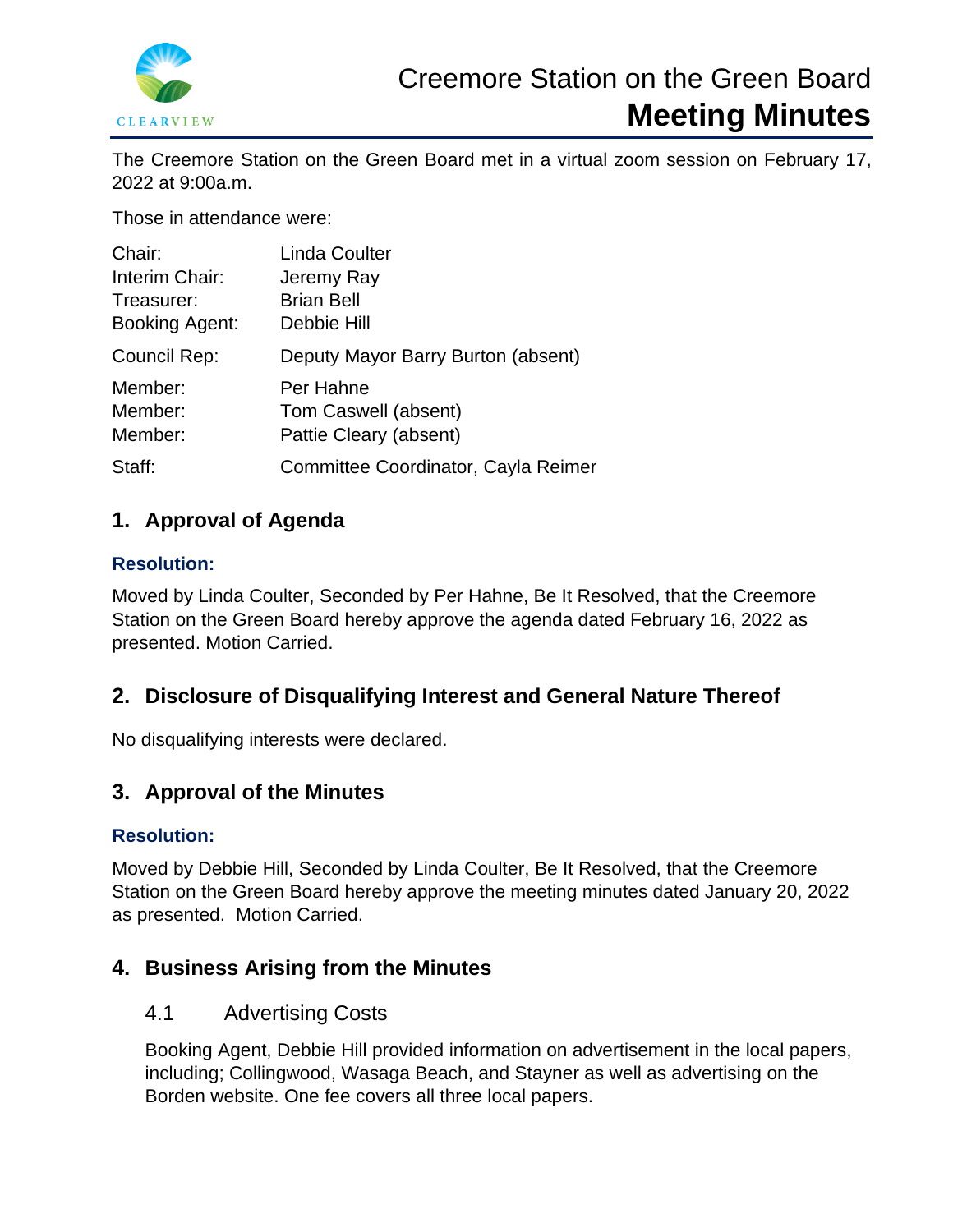Debbie informed the Board that the Echo is happy to work within the provided budget.

The Board discussed potential advertisement options, costing, and benefits. Treasurer, Brian Bell informed the Board that there are no available funds to move forward with advertising at this time.

The Board discussed investigating the Station on the Green Facebook page and gaining access to the page to better promote the facility. Debbie will further discuss with Pattie and further source the administration rights to the Facebook page.

## 4.2 Proposed Office Space Update

The Board reviewed communication received from the General manager of Parks, Culture, and Recreation, Terry Vachon.

Jeremy informed the Board that there was a meeting at the site to better understand potential of the request.

Linda Coulter informed the Board that she had contacted the Village Green in person and via email (attached) to inform them there was no space available at the Station on the Green to facilitate an office space. The Village Green thanked the Board for considering the request.

## **5. Financial Report**

Treasurer Brian Bell reviewed the provided financial report and highlighted bank balance of \$5,803.70 from the end of January. Brian informed the Board that he is not able to access the bank statements online. Brian reviewed monthly income and expenses and can only provide estimates at this time of \$2,086.64 and will likely be in the red by March 4, 2022

Brian discussed the implications moving forward and is hopeful that rentals will increase as income is only provided by Epcore and facility rentals.

The Board discussed seeking financial assistance from the Township. Brian will review upcoming expenses to present to the Township.

The Board discussed the importance and need of the Board Treasurer to have access to the financial statements and account.

## **6. Rental Update**

### 6.1 Rental Update

Booking Agent, Debbie Hill provided a list of upcoming rentals and will provide the Board with a potential rental income forecast.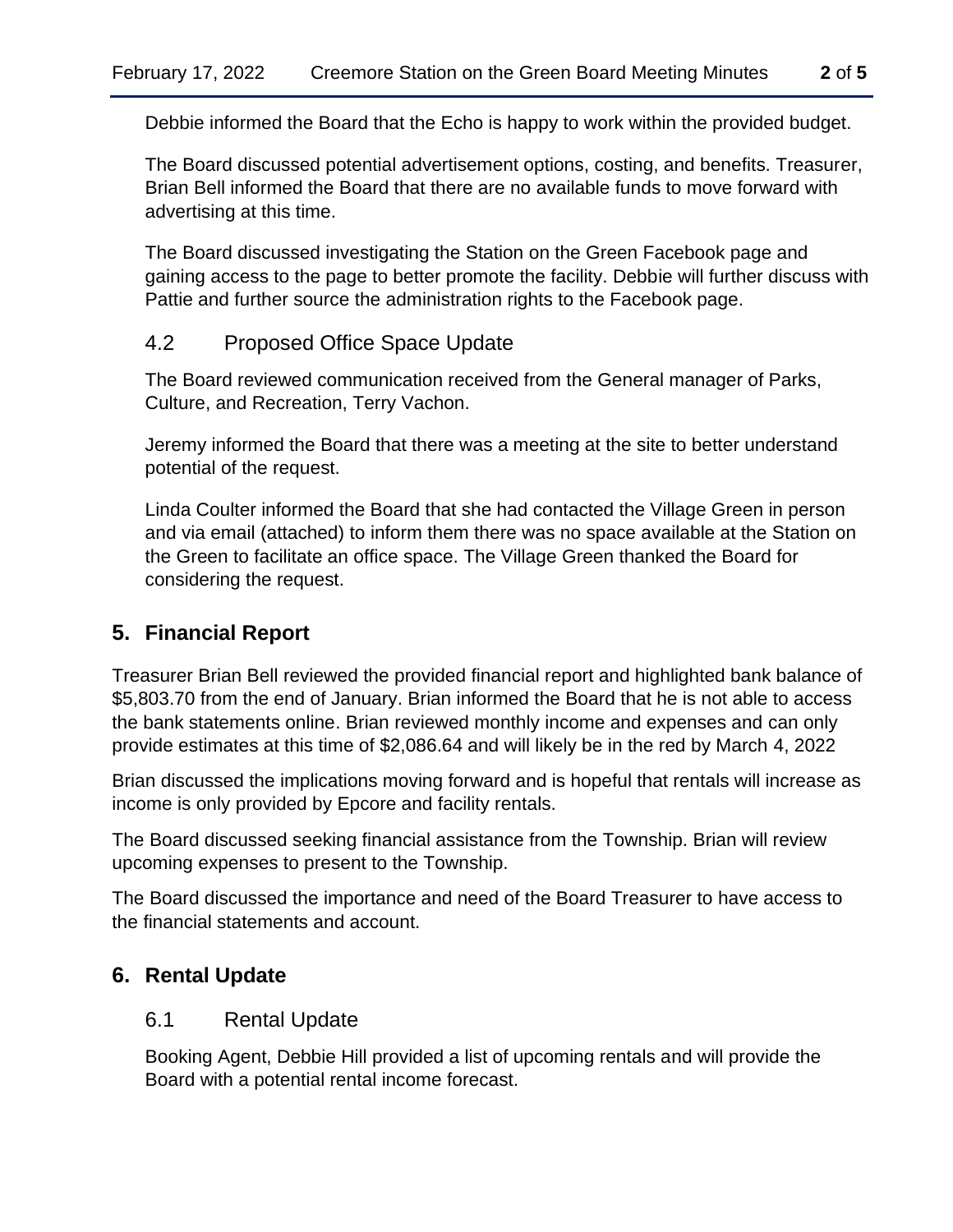Debbie requested past rental information for the Horticultural Society Plant Sale rental fee. Treasurer Brian Bell informed the Board that the Horticultural Society had paid \$207.24 in 2019 to host their plant sale.

The Board discussed rental rates for community groups, the differences between peak and off-peak rentals, as well as rental lengths. Debbie Hill will present an amendment to the rental rates at the next meeting.

#### **Resolution:**

Moved by Linda Coulter, Seconded by Debbie Hill, Be It Resolved, that the Creemore Station on the Green Board hereby donate the set up time and apply a discounted rental rate of \$200 plus taxes for 5 hours to host the Horticultural Society Plant Sale based upon the 2022 pricing schedule. Motion Carried.

#### 6.2 Station Café

Debbie Hill provided a proposal to host a morning coffee club. The Board discussed the idea and potential schedule. Debbie will further investigate options.

#### 6.3 Buck and Doe Events

Debbie informed the Board that she has had three requests to host Buck and Doe events and inquired if the events are acceptable to host at the Station on the Green.

The Board discussed applying a \$500 refundable damage deposit to the events.

#### **Resolution:**

Moved by Debbie Hill, Seconded by Brian Bell, Be It Resolved, that the Creemore Station on the Green Board hereby approve hosting Buck and Doe events with a required refundable \$500 damage deposit. Motion Carried.

#### 6.4 Marketing and Advertising

Covered in item 4.1 Advertising Costs.

## **7. Building and Landscaping**

## 7.1 Accessible Access to Main Entrance Around Events Sign

Interim Chair, Jeremy Ray provided information regarding the Village Green and events signage to better understand the flow of people through the space and to the main entrance. The Board discussed the importance of remining informed of the Village Green's use of the Station's parking lot and the access to the main entrance of the Station on the Green facility.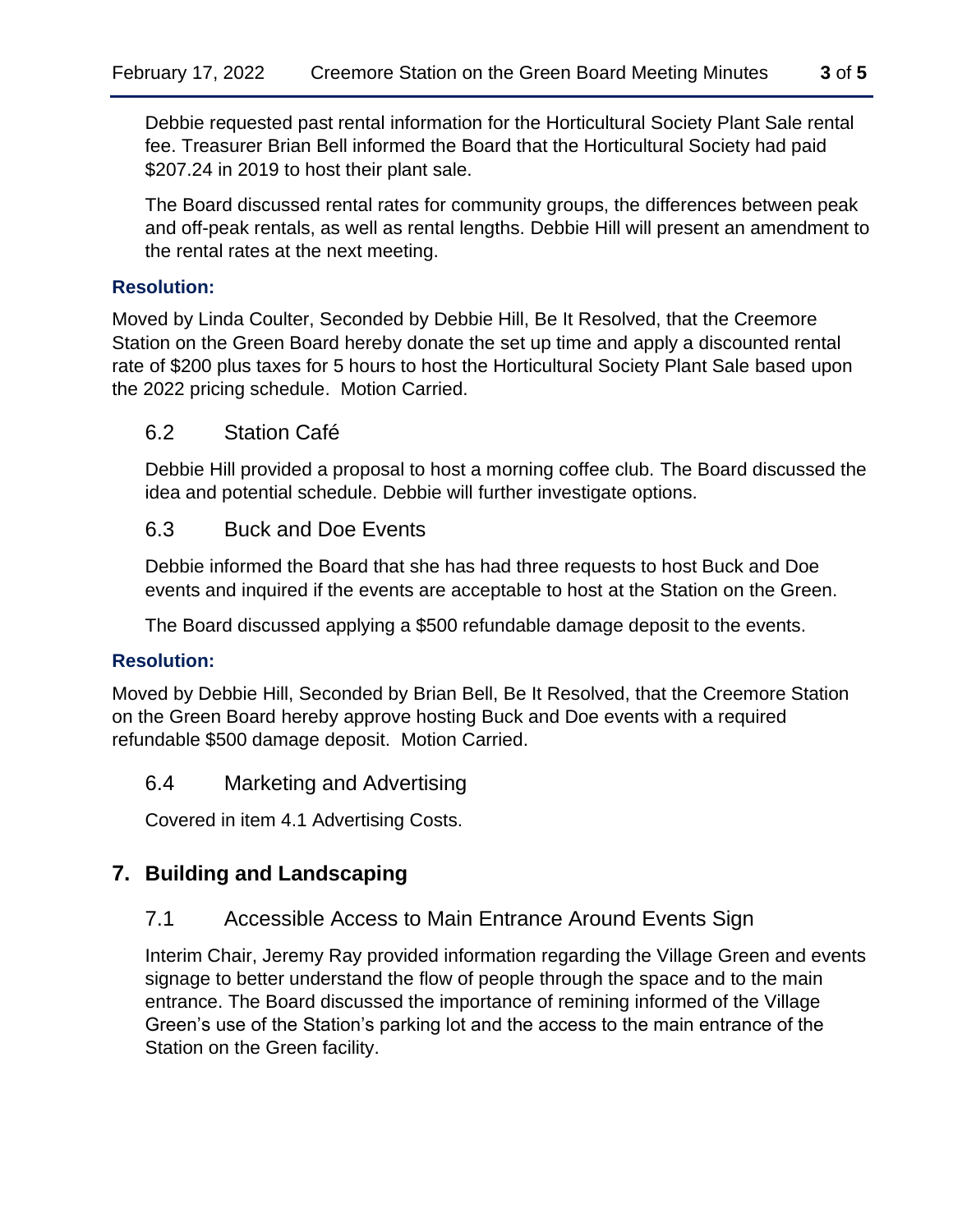### **8. New Business**

#### 8.1 Covid Update

The Board received the most recent covid-19 updates from the parks, Culture, and Recreation Department.

Debbie Hill would like to add some fundraising ideas to the next meeting agenda.

The Board discussed the planed next steps of reopening and concerns over additional lockdowns and vaccine passport requirements.

### 8.2 Security Cameras

Interim Chair, Jeremy Ray provided background information on the security system at the facility and asked the Board to consider if the station requires working security cameras to monitor the facility and will further consider when finances are healthy.

Jeremy informed the Board that the Village Green had once inquired for usage of security monitoring and there maybe opportunity to share costs of the security system.

The Board discussed their frustrations with the construction and delay of the Village Green. Linda and Jeremy will request a meeting with the Village Green to discuss; video surveillance, current status, opening timeline, detailed accessibility walkthrough, future market setup, and parking.

Per Hahne inquired about a required Fire Safety Plan for the Station on the Green, Jeremy provided an update on communication from the Township Fire Department who are currently creating one to be used as a template.

Thank you cards, have been sent to the family thanking them for the donation of the Fire Security Panel.

Per suggested moving the painting in the entrance to a more predominant location.

**9. Next Meeting** – March 17, 2022 at 9:00 a.m.

## **10.Motion to Adjourn**

#### **Resolution:**

Moved by Debbie Hill, Seconded by Linda Coulter, Be It Resolved, that the Creemore Station on the Green Board Meeting hereby be adjourned at 11:16 a.m. Motion Carried.

\_\_\_\_\_\_\_\_\_\_\_\_\_\_\_\_\_\_\_\_\_\_\_\_\_\_\_\_\_\_\_\_\_\_\_\_\_\_\_\_\_\_